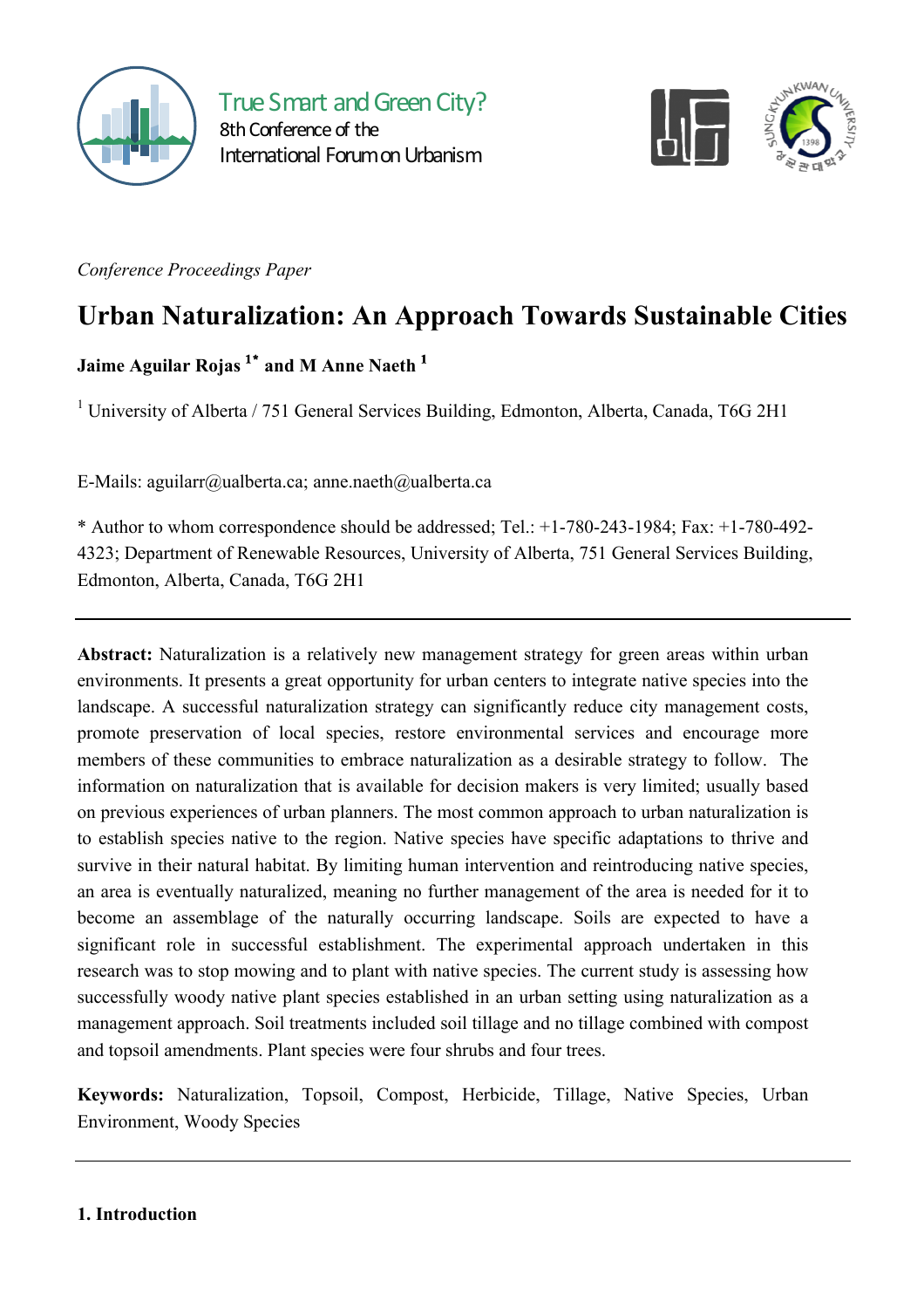Naturalization is an alternative landscape management technique where natural processes of plant colonization and growth are less restricted, allowing the landscape to return to a natural state. Environmental benefits include increased biodiversity and wildlife use, soil stabilization, improved ground water recharge, provision of windbreaks for snow capture and dust reduction, reduction of atmospheric greenhouse gases and cleaner air [12, 3, 6]. Economic benefits include a significant reduction in maintenance costs such as mowing, irrigation and herbicide use. Quality of life benefits include landscape beautification, increased green and shady areas for recreation, increased community awareness of environmental issues and noise reduction by mature plantings [3]. Potential challenges to naturalization are mainly related to community engagement and education regarding issues with non native plants in initial stages and increased wildlife.

Naturalization historically focused on planting trees to restore urban forests. However, naturalization can also occur in urban grasslands and wetlands. It requires careful selection of plant species for development of an appropriate plant community and to utilize specific soils [11, 9]. Management strategies must be developed to augment natural successional processes of plant community development.

While planting native species is an important component of naturalization, it must also address inherent soil limitations [10, 9, 13]. Compacted soils can prevent root growth and therefore successful plant establishment and long term development [7]. Naturalization can reduce soil compaction, through root expansion, increased biological activity and frost heave [1, 8]; subsequently increasing infiltration rates [2, 6]. Naturalized sites retain leaf litter and woody debris, which decomposes, adding organic material, which is positively correlated with increased plant available soil water [4, 5]. Naturalization can result in unrestricted growth of herbaceous understory plants and increased root density in upper soil horizons [7].

Little scientific research has been conducted on methods to achieve naturalization of urban parklands. Many of these sites require reclamation to address soil issues and all require revegetation to facilitate development into a naturalized ecological community. Results of naturalization efforts to date have been inconsistent.

#### **2. Results and Discussion**

After one growing season, most plants were alive and either healthy or stressed; dead and severely stressed individuals were sparse (Figure 1). Highest mortality occurred in the control treatment and lowest in the till herbicide and herbicide compost treatments. The highest number of severely stressed plants were in the control, till compost 20 and till compost 50 treatments.

Death and stress of the plants were attributed mainly to lack of water, anthropogenic disturbance or wildlife predation. Dead plants were not removed from the site as due to the hardy nature of the native species used, there is a possibility they may regenerate the next growing season. Stress and severe stress are considered transitioning stages for the first growing season due to the short period of time since the planting date and the assessment date.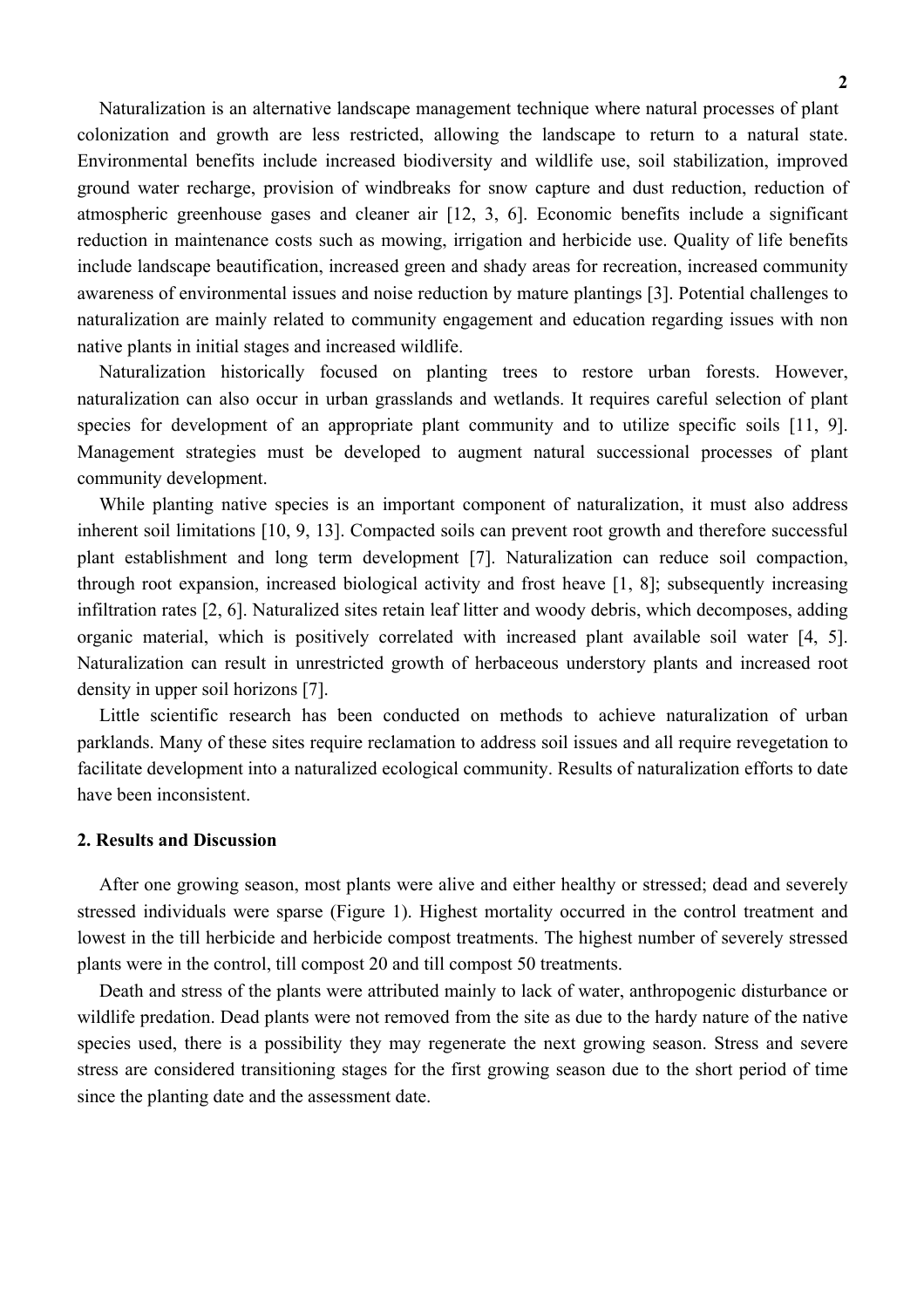

Figure 1. Number of plants in each soil treatment that were dead, healthy, stressed, severely stressed or not found.

Plant performance was visibly affected by soil treatment (Figure 2). Highest numbers of healthy plants were found on the herbicide treatment; second highest numbers on till herbicide; and third highest numbers on compost 100, herbicide compost 100, till, till compost 100 and till herbicide compost. Lowest numbers of healthy plants were on the control, till compost 50, compost 50 and compost 20. The highest number of dead plants were clearly found in the control, followed by till compost 20 treatment (Figure 3). Fewest dead plants were found in the till herbicide and herbicide compost 100 treatments.

The top three treatments for healthy plants directly interfere with the prevailing vegetation on site prior to new seedlings establishment, either by using herbicide, tillage or a seedless amendment like compost. This suggests that to establish native species in urban environments, species competitive attributes need to be taken into consideration to decide which species to plant, and what type of soil preparation treatment can be adopted to improve establishment.

Individual plant species were affected differently by the soil treatment (Figures 2 and 3). Healthy spruce, willow, snowberry and balsam poplar plants were least affected by soil treatment, doing equally well in all of them. Aspen survived best in till herbicide and least in the control and till compost 100. Healthy chokecherry plants were small in number; growing best in herbicide and least in compost 50, compost 20, till compost 20 and till herbicide compost 20. Cranberry did best in herbicide and till. Rose had fewest surviving plants in till compost 50, compost 20 and till compost 20. Health, survival and mortality were mainly affected by water stress and health of the planting stock at planting.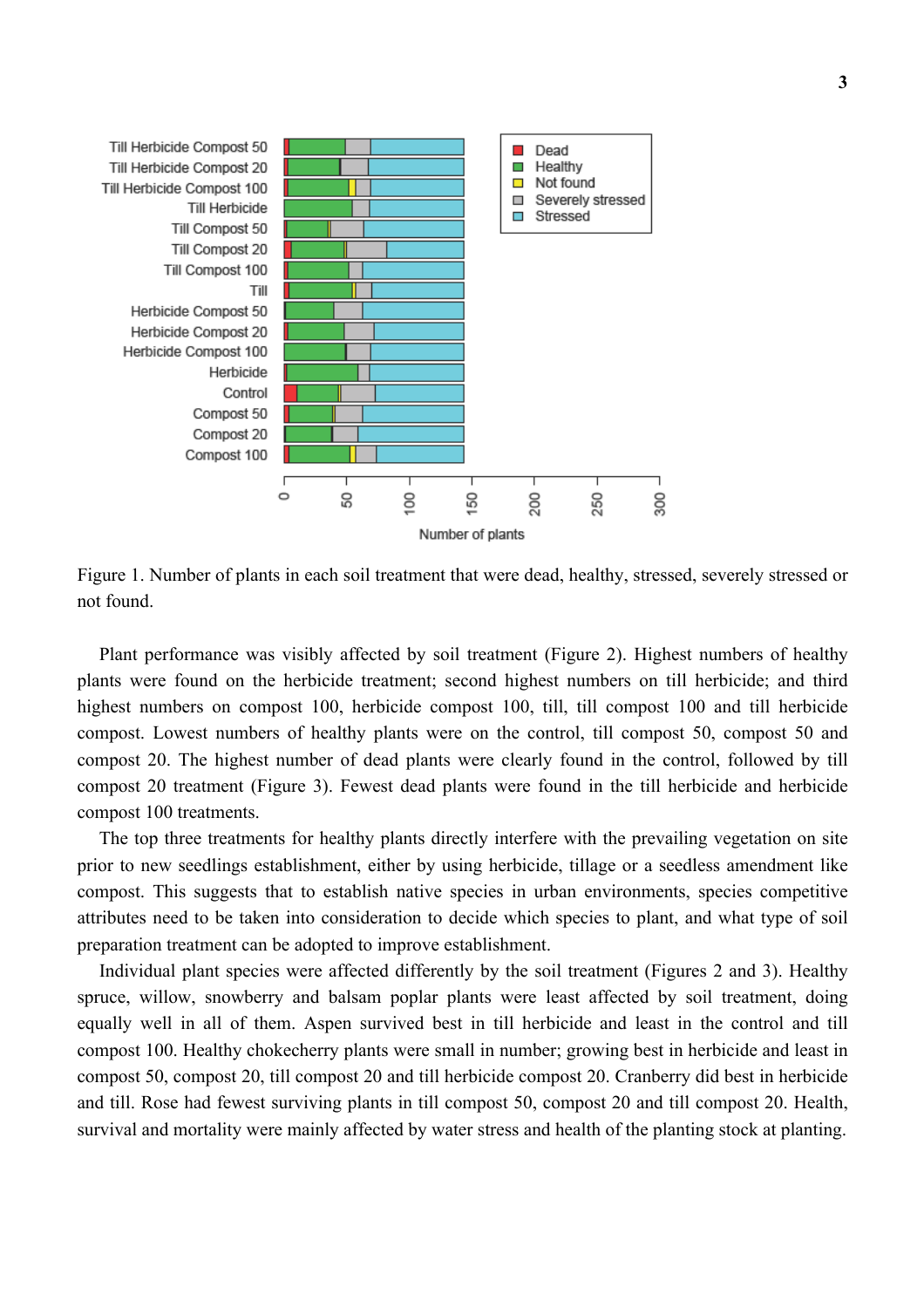

Figure 2. Number of healthy plants per species in each soil treatment.



Figure 2. Number of dead plants per species in each soil treatment.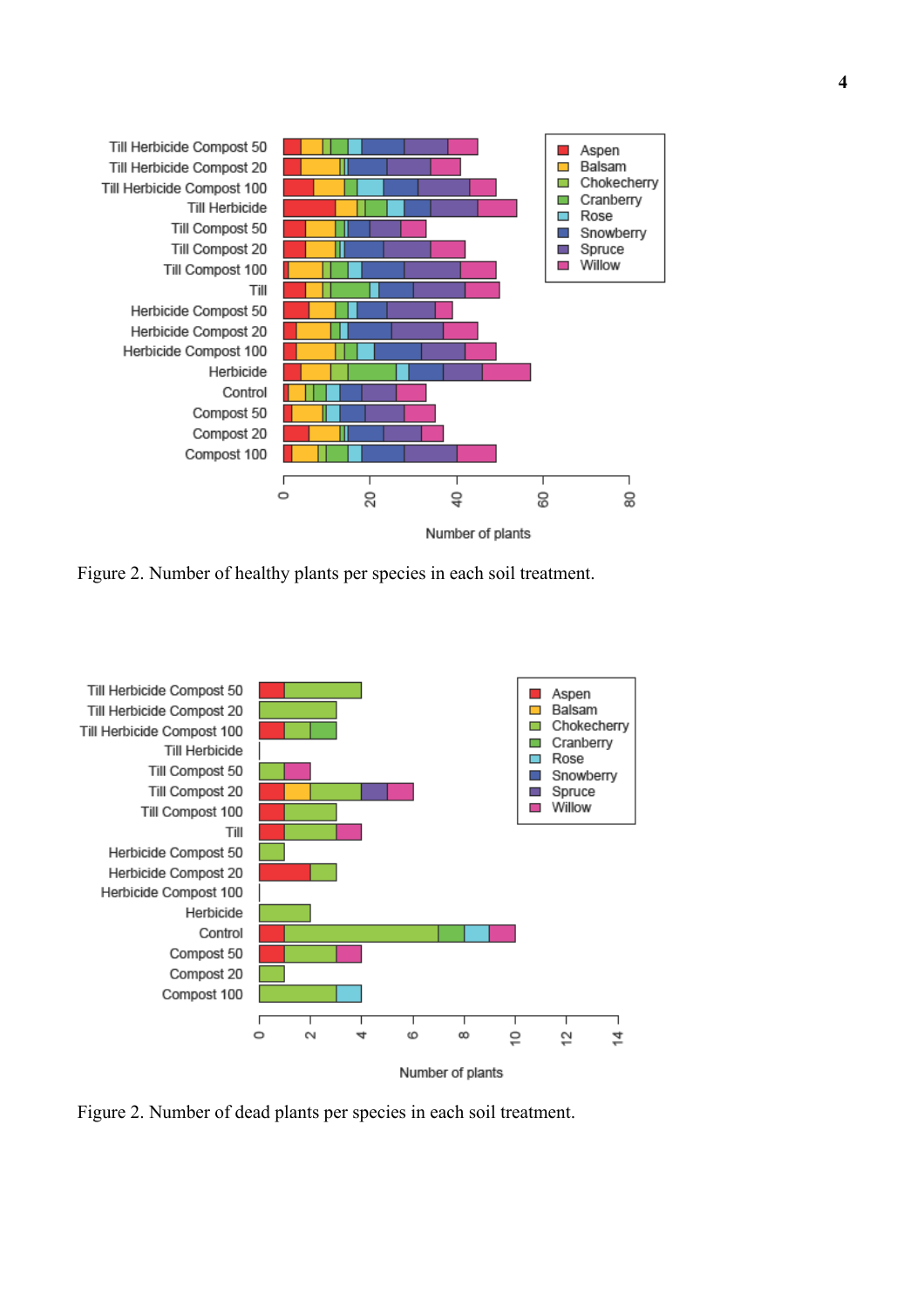#### **3. Methods**

In May 2014 six research sites representing the variety of locations where naturalization is adopted within the City of Edmonton were established. The research sites reflected variability in topography, management and exposure to urban disturbance. Three flat and three sloped sites were selected.

Each site contains three replicate 10 x 10 m plots, each divided into sixteen randomly allocated 2.5 x 2.5 m subplots. Site preparation consisted of soil tilling, foliar herbicide application, a combination of tilling and herbicide and no site preparation. Soil amendments were compost (compost 100), a 50:50 mix (by volume) of topsoil and compost (compost 50), an 80:20 mix of topsoil and compost (compost 20) and no amendment.

Rototilling was to a depth of approximately 15 cm with a rear tined, 9 HP hydraulic drive, Power Dog 209. A 1 % solution of Roundup Transorb (540 g L-1 glyphosate) was applied to herbicide plots. A week later, amendments were applied using a mini steer loader and/or wheel barrow. Amendment was added to the surface of each plot and spread with shovels to create a 15 cm deep layer.

Planting was conducted the first two weeks of July. Planting stock comprised 4 tree species *Picea glauca* (white spruce), *Populus tremuloides* (trembling aspen), *Populus balsamifera* (balsam poplar) and *Prunus virginiana* (chokeberry); and 4 shrub species *Rosa acicularis* (wild rose), *Symphoricarpos albus* (snowberry), *Viburnum trilobum* (highbush cranberry) and *Salix exigua* (coyote willow). Individual subplots received one plant of each species, for a total of 2304 plants. Plants were randomly located within subplots, away from the edges and at least 15 cm apart from each other.

Watering was with an irrigation truck, 24 to 48 hours post planting, followed by every 2 to 3 days for the next two weeks, twice per week for the next four weeks, then once per week until the end of the growing season. The sites were selectively hand weeded.

Plant health assessments were conducted four times in the growing season, starting two weeks following planting. They were conducted July 23, August 7 and October 9. Due to differences in phenology of the plant species a plant health assessment was conducted on August 7. A five point health scale was used for dead, healthy, not found, stressed and severely stressed plants.

#### **4. Conclusions**

After one year, influence of soil treatments is evident on woody species health and mortality. Direct planting without tillage, herbicide and soil amendments led to highest mortality and severe stress. Competition from existing vegetation must be controlled to facilitate transplant establishment.

#### **Acknowledgments**

Funding provided by NSERC CREATE Program, the Land Reclamation International Graduate School and the City of Edmonton. Thank you to Travis Kennedy, Karolina Peret, Nicole Fraser, Lesley Ravell, Sarah Wilkinson, Leanne Mckinnon, Stacy Campbell Court, Alison Murata, Caitlin Low, Valerie Miller, Jenna Abourizk, Sarah Ficko, Jasmine Lamarre, Hongan Yan, Jason Davidson, Yike Shen, Xueyang Liu, Robyn Sayer, Martin Robinson, Venesa Whyte, Iraleigh Anderson, Dustin Bilyk, Kelly Bakken, Brent Hamilton, Danny Petryliak and City of Edmonton spraying and planting crews

### **Conflict of Interest**